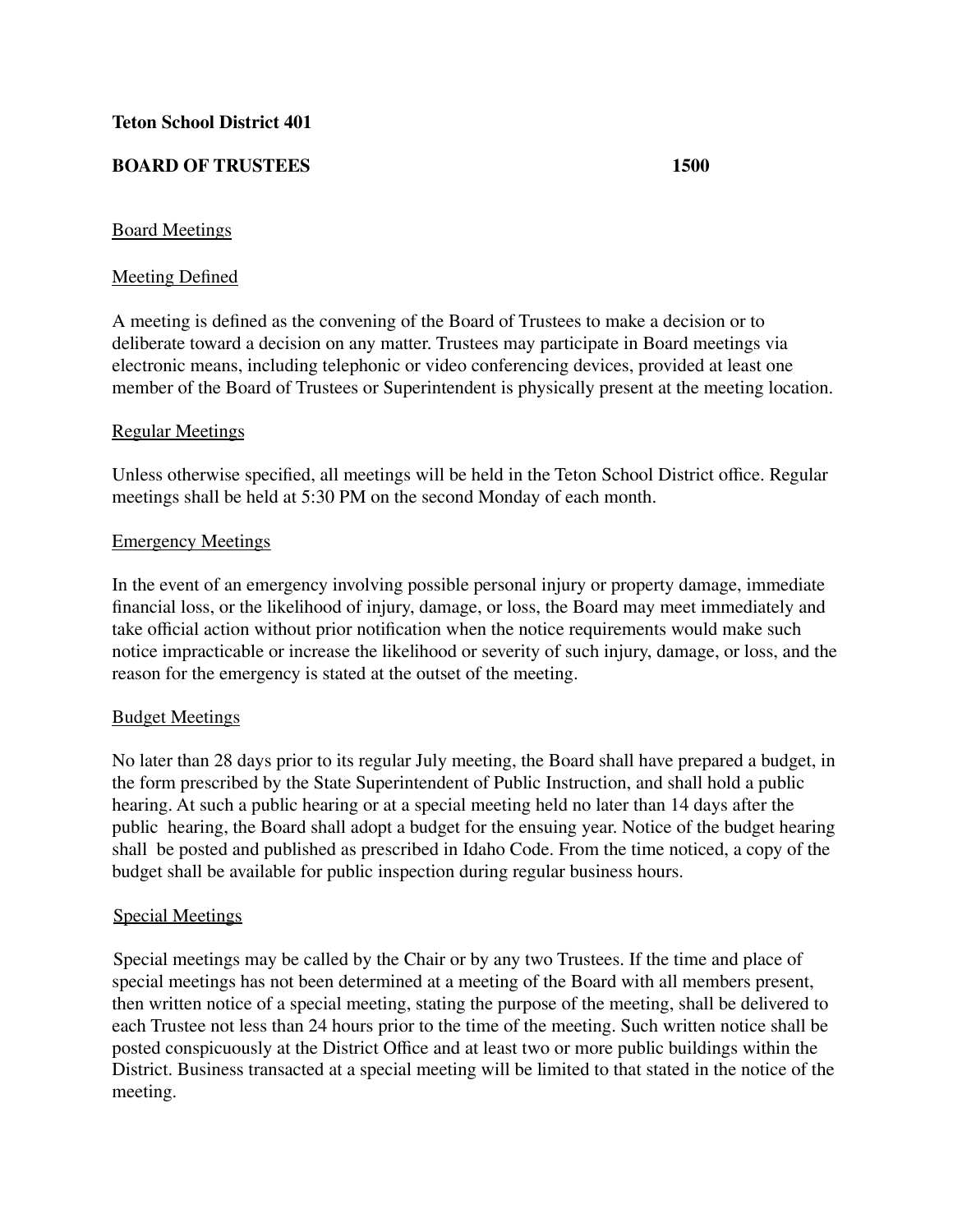#### Executive Sessions

Pursuant to Idaho Code, upon a 2/3 roll call vote recorded in the minutes of the meeting, the Board may hold an executive session after the Board Chair has expressly identified the specific legal authorization for holding an executive session and provided sufficient detail to identify the general purpose and topic of the executive session. However, the information provided shall not compromise the purpose of going into an executive session. Only in the event that Board vacancies, and not absences, prevent a 2/3 majority from being present, a simple majority vote to enter executive session may be called.

An executive session may be held for, and only for, the following purposes: *(Reference Idaho Code 74-206)*

- A. To consider hiring a public officer, employee, staff member, or individual agent wherein the respective qualities of individuals are to be evaluated in order to fill a particular vacancy or need. Please note this does not apply to filling a vacancy in an elective office or deliberations about staffing needs in general.
- B. To consider the evaluation, dismissal, or disciplining of; or to hear complaints or charges brought against a public officer, employee, staff member or individual agent, or a student.
- C. To acquire an interest in real property that is not owned by a public agency.
- D. To consider records exempt from public disclosure.
- E. To consider preliminary negotiations involving matters of trade or commerce in which the Board is in competition with other governing bodies in other states or nations.
- F. To communicate with legal counsel and to discuss any legal ramifications and/or legal options for pending litigation or possible legal controversies not yet being litigated, but imminently likely to be litigated. The presence of legal counsel at executive session is not sufficient to satisfy this requirement.
- G. To communicate with a representative of the District's risk management or insurance provider to discuss a pending claim or prevention of a possible claim imminently likely to be filed. The presence of a risk management or insurance provider at executive session is not sufficient to satisfy this requirement.
- H. By the custody review board of the Idaho department of juvenile corrections, as provided by law.
- I. To engage in communications with a representative of the public agency's risk manager or insurance provider to discuss the adjustment of a pending claim or prevention of a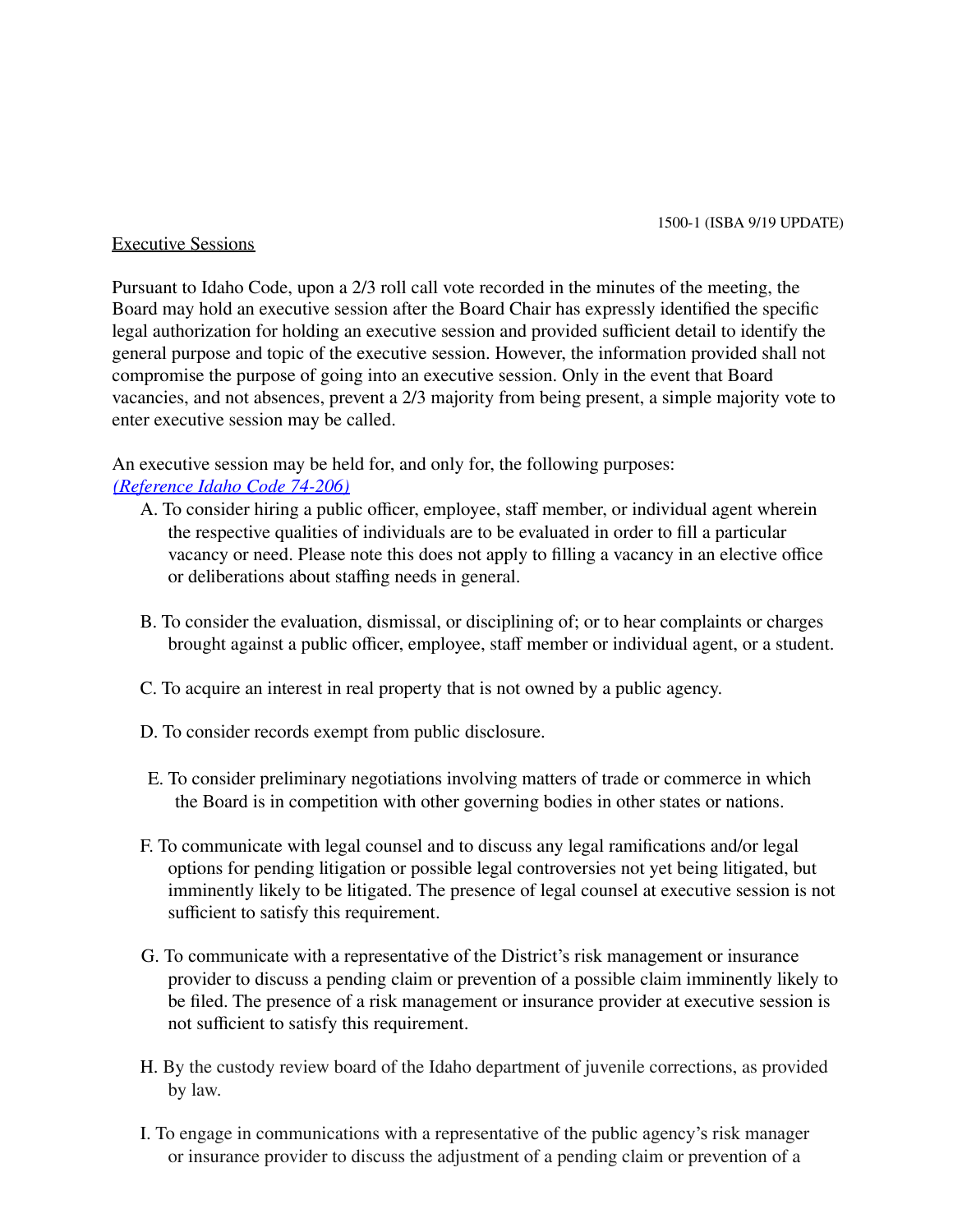claim imminently likely to be filed. The mere presence of a representative of the public agency's risk manager or insurance provider at an executive session does not satisfy this requirement.

J. To conduct deliberations regarding labor negotiations. *Note: The Board may still deliberate regarding labor negotiations and may caucus regarding negotiations in Executive Session. However, all actual negotiations between the parties; such as the exchange of offers, counteroffers, and exchange of documents; must be conducted in open session.*

No action may be held for the purpose of taking any final action or making any final decisions except for making a determination to place a certified professional employee on probation.

If only an executive session will be held, a 24 hour meeting and agenda notice shall include the date, time, place, items to be discussed, and the specific provision of law authorizing the executive session. The Board will not change the subject within the executive session to any subject not identified within the motion to enter executive session or to any topic for which an executive session is not provided.

Legal Reference: I.C. § 33-510 Annual Meetings – Regular Meetings – Board of Trustees I.C. § 74-202 Open Public Meetings – Definitions

I.C. § 74-203 Governing Bodies--Requirement for Open Public Meetings I.C. § 74-204 Notice of Meetings

I.C. § 74-205 Written Minutes of Meetings

I.C. § 74-206 Executive Sessions – When Authorized I.C. § 74-206A Negotiations in Open Session

Idaho Open Meeting Law Manual, current edition

Policy History: Adopted on: August 10, 2009 Revised on: November 9, 2015 Revised on: April 8, 2019 Revised on: January 13, 2020 Reviewed on: May 10, 2021